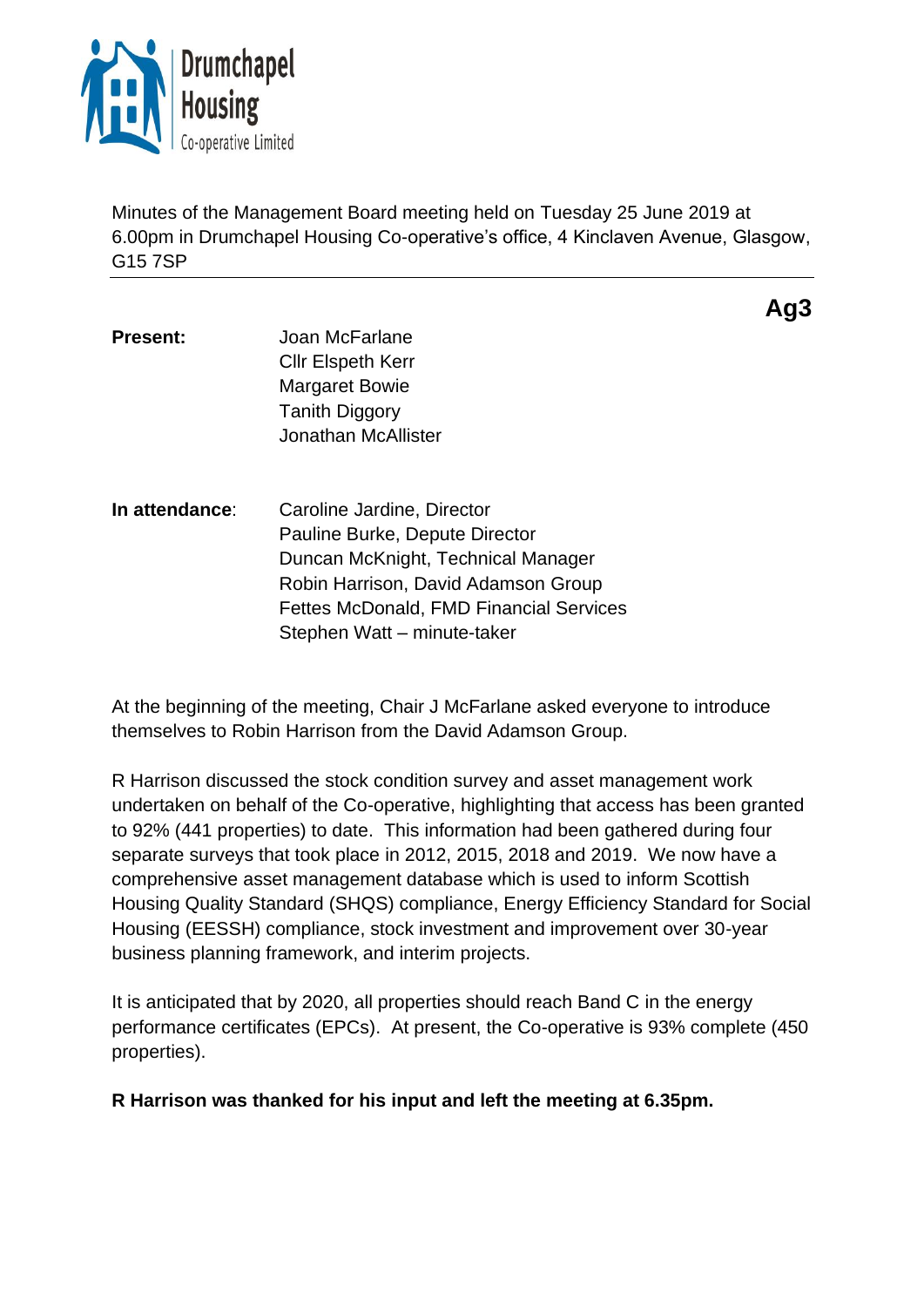# **1. Apologies**

1.1 Apologies were received from P McBride, G Rankin, and H Eakin.

# **2. Declaration of interest**

2.1 There were no declarations of interest.

## **3. Minute of the previous meeting**

3.1 The minute of the meeting on 28 May 2019 was proposed by T Diggory and seconded by Cllr E Kerr.

# **4. Matters arising**

4.1 There were no matters arising.

# **5. Director's report**

## **5.1 Five-year financial projections – submission to SHR**

- 5.1.1 C Jardine talked through the main points, as outlined in page 10 of the Board papers. It was recognised that there were no significant changes from last year and there are no matters for concern.
- 5.1.2 As the Co-operative has only just begun to consider some strategic changes, we do not currently have sufficient information to include these in the five-year figures. The projections are therefore based on the Co-operative "as is".
- 5.1.3 The Board approved the five-year financial projections and these will now be submitted to the Regulator on the Board's behalf.

## **5.2 Treasury management report to March 2019**

- 5.2.1 C Jardine presented the treasury management report to the end of March 2019.
- 5.2.2 The Board noted the report.

## **5.3 Loan portfolio return – submission to SHR**

5.3.1 C Jardine discussed loan portfolio return, noting the cross-over with the treasury management report.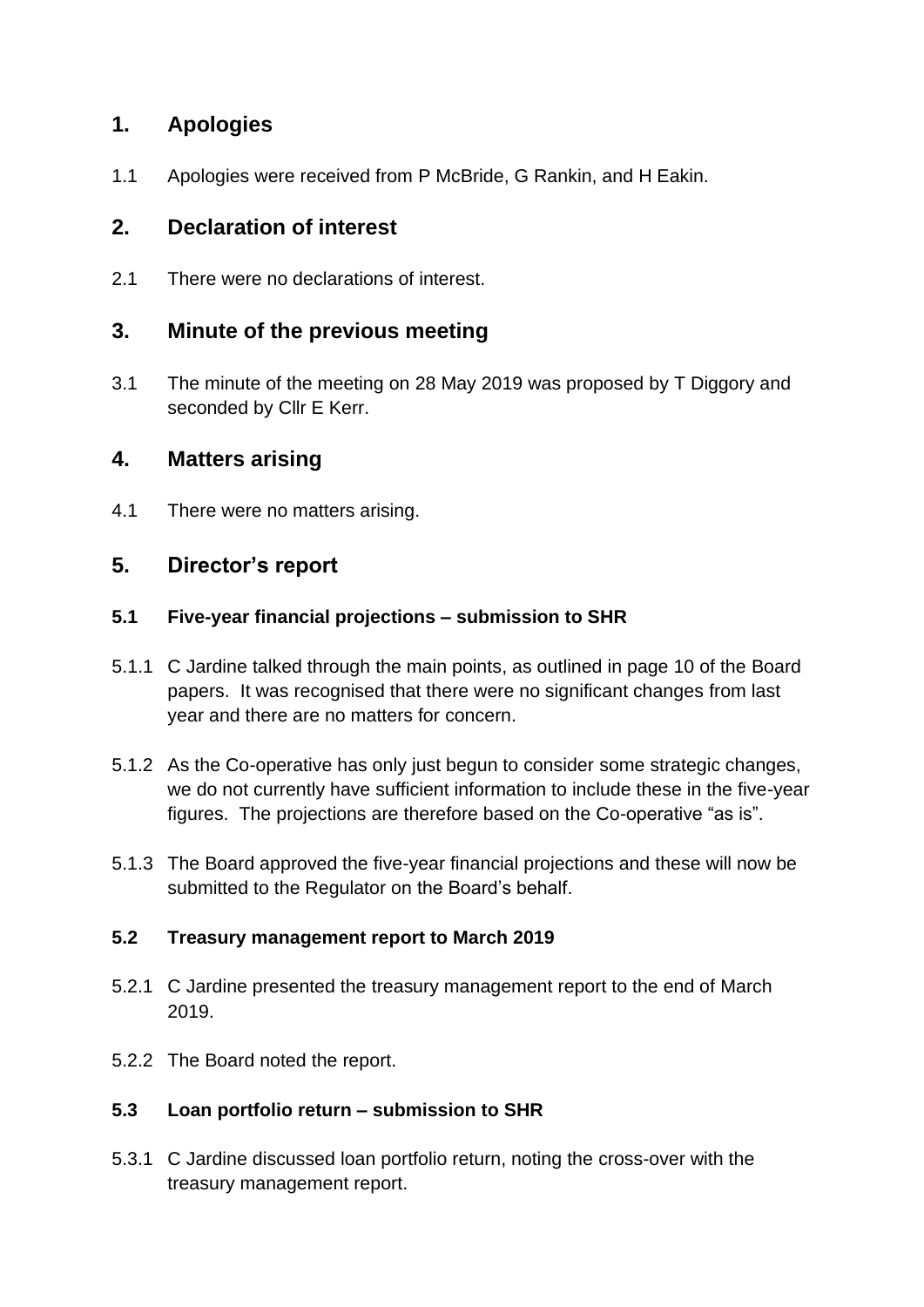5.3.2 The Board approved the loan portfolio return and this will now be submitted to the Regulator on the Board's behalf.

## **F McDonald left the meeting at 6.50pm.**

## **5.4 Away day – follow-up action**

- 5.4.1 C Jardine talked through her report, providing an update for the points raised at the strategy away day on Friday 31 May 2019.
- 5.4.2 The Board noted the contents of the report.

## **5.5 Risk matrix – annual review**

- 5.5.1 The Board discussed the key risks as outlined in the revised matrix, which had been taken forward by P Burke with input from the staff team.
- 5.5.2 The Board noted the movement in within the Board capacity risk, which remained an issue but with the focus shifting from numbers to retention. It was therefore agreed that the proposal to seek a Rule change to increase maximum Board numbers be reconsidered with a new focus aimed at attracting and retaining new members. The Board agreed to this proposal.
- 5.5.3 The Board approved the revised risk matrix and mitigating actions.

## **5.6 Prime Minister's Parliamentary Review**

- 5.6.1 C Jardine informed the Board that Drumchapel Housing Co-operative Ltd had been successful in being selected to write an article for the Parliamentary Review brochure. It was considered to be good publicity and a reputational boost to the Co-operative. The cost of £2,800 provides two hundred brochures (with discounted stock if more are sought after) and reserves two spaces for the launch early next year.
- 5.6.2 The consensus agreed that this was a good opportunity and encouraged C Jardine to take the proposed article forward.

## 5.7 **Arrangements for the annual general meeting (AGM)**

5.7.1 C Jardine discussed the preliminary arrangements for the Annual General Meeting which will be held on Thursday 29 August 2019 at the Co-operative's office.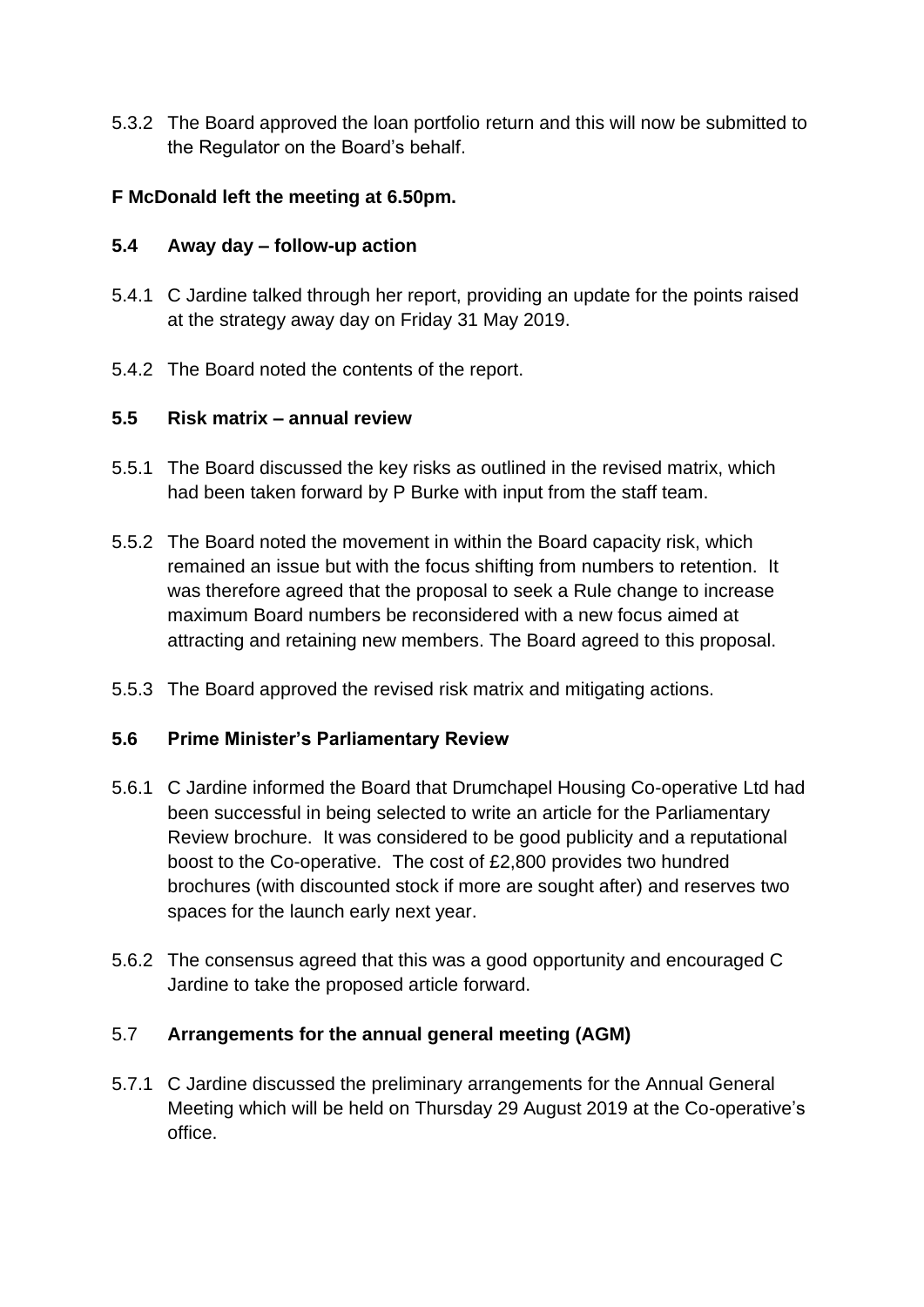5.7.2 Prizes for the draw held at the AGM will be decided by the Co-operative's staff team. S Watt will co-ordinate the questions for this year's AGM questionnaire, bearing in mind that a full tenant satisfaction survey is due to be carried out in the coming months. Any suggestions for AGM questionnaire topics should be passed on to S Watt.

## **Action – S Watt**

5.7.3 Under the "one-third" rule, three members will require to stand down from the Management Board at the AGM. This year will be:

Tanith Diggory Cllr E Kerr and one volunteer TBC

A Durnin will require to stand down as a co-optee.

J McAllister will require to stand down as he has filled a casual vacancy. If J McAllister wishes to be nominated for 2019/20, a nomination form will need to be completed at the AGM.

5.7.4 The Board agreed to recommended reappointing Findley and Co. as our external auditors to the membership for decision at the AGM.

# **6. Depute Director's report**

## **6.1 Performance benchmarking – QEF results**

6.1.1 P Burke presented the Quality and Efficiency Forum (QEF) results for 2018/19. She then made reference to the ARC return figures (also included in the QEF report) advising that these will feature in the Tenant Report Card.

## **6.2 Key performance indicators – 2019/20**

- 6.2.1 P Burke referred to the key performance indicators (KPIs) these had been discussed by staff and Board at the away day and were now being presented for Board approval. If approved, they will be incorporated into the Business Plan which is due to be considered at the August Board meeting.
- 6.2.2 The Board approved the KPIs.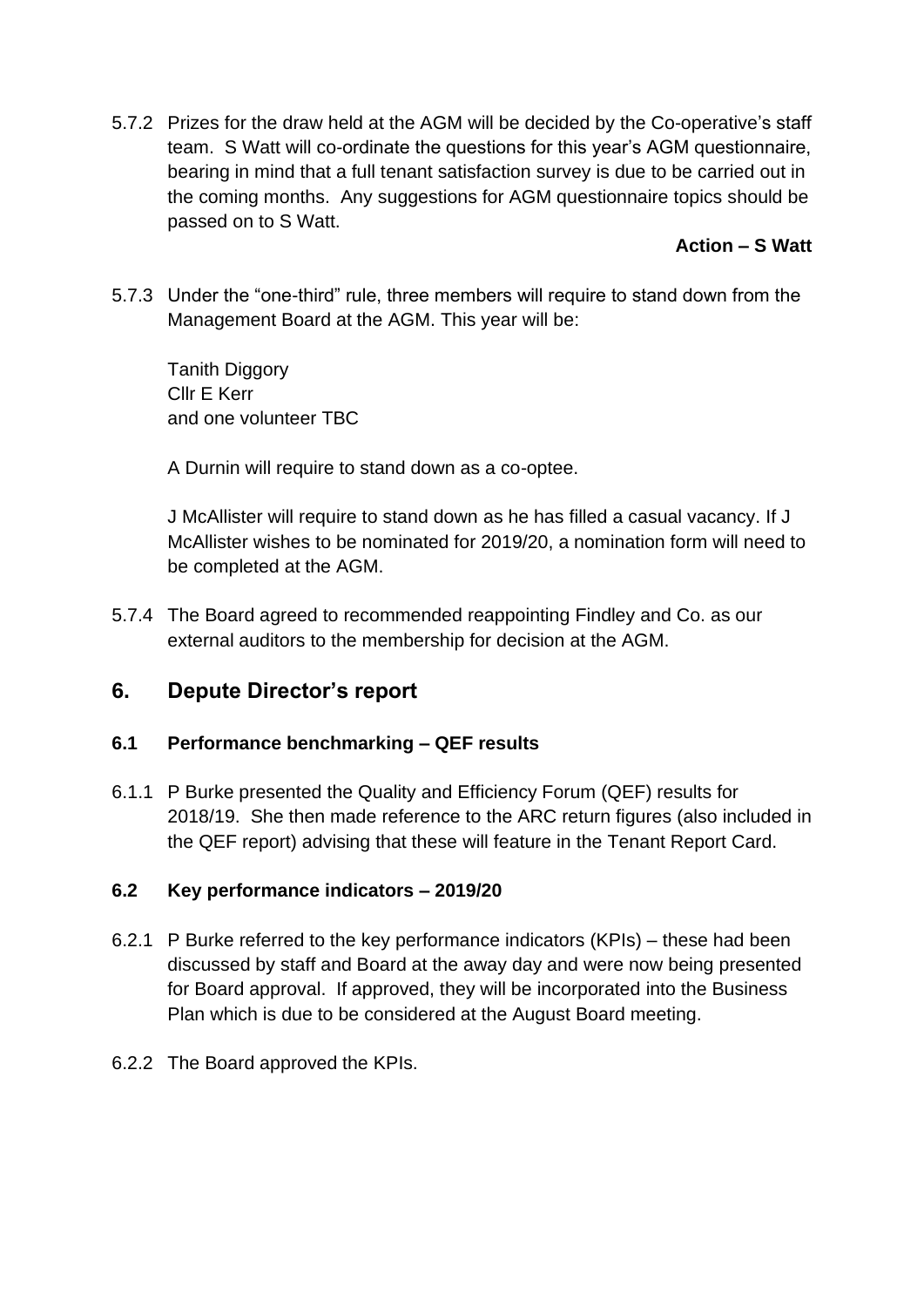## **6.3 Planned maintenance programme**

6.3.1 D McKnight presented the planned maintenance paper, discussing the two separate projects (windows and bathroom replacements) which will be taken forward in the current year. He advised that both contracts will be tendered soon.

#### **6.4 Bad debt – write off quarter 1**

- 6.4.1 P Burke referred Board members to quarter 1 bad debt and asked that former tenant rent arrears totalling £4,660.43 be written off.
- 6.4.2 The Board approved the writing off of bad debt for quarter 1.

#### **6.5 Exceptions report – May 2019**

6.5.1 P Burke advised that there had been no exceptions or concerns up to 31 May 2019. Reasons for the dips in performance noted in the papers were brought to the Board's attention.

#### **6.6 Eviction report**

- 6.6.1 P Burke referred the Board to the eviction report prepared by Housing Officer C Meiklejohn.
- 6.6.2 The Board approved the eviction report.

#### **6.7 Cyclical painterwork – update**

6.7.1 D McKnight updated the Board with the five-year cyclical programme. It was noted that the final scores on quality and price were now being considered.

## **7. Policy and practice**

#### **7.1 Policy review**

7.1.1 There are no policy reviews this month.

#### 7.2 **Bite size briefing**

7.2.1 There was no bite size briefing due to other agenda pressures.